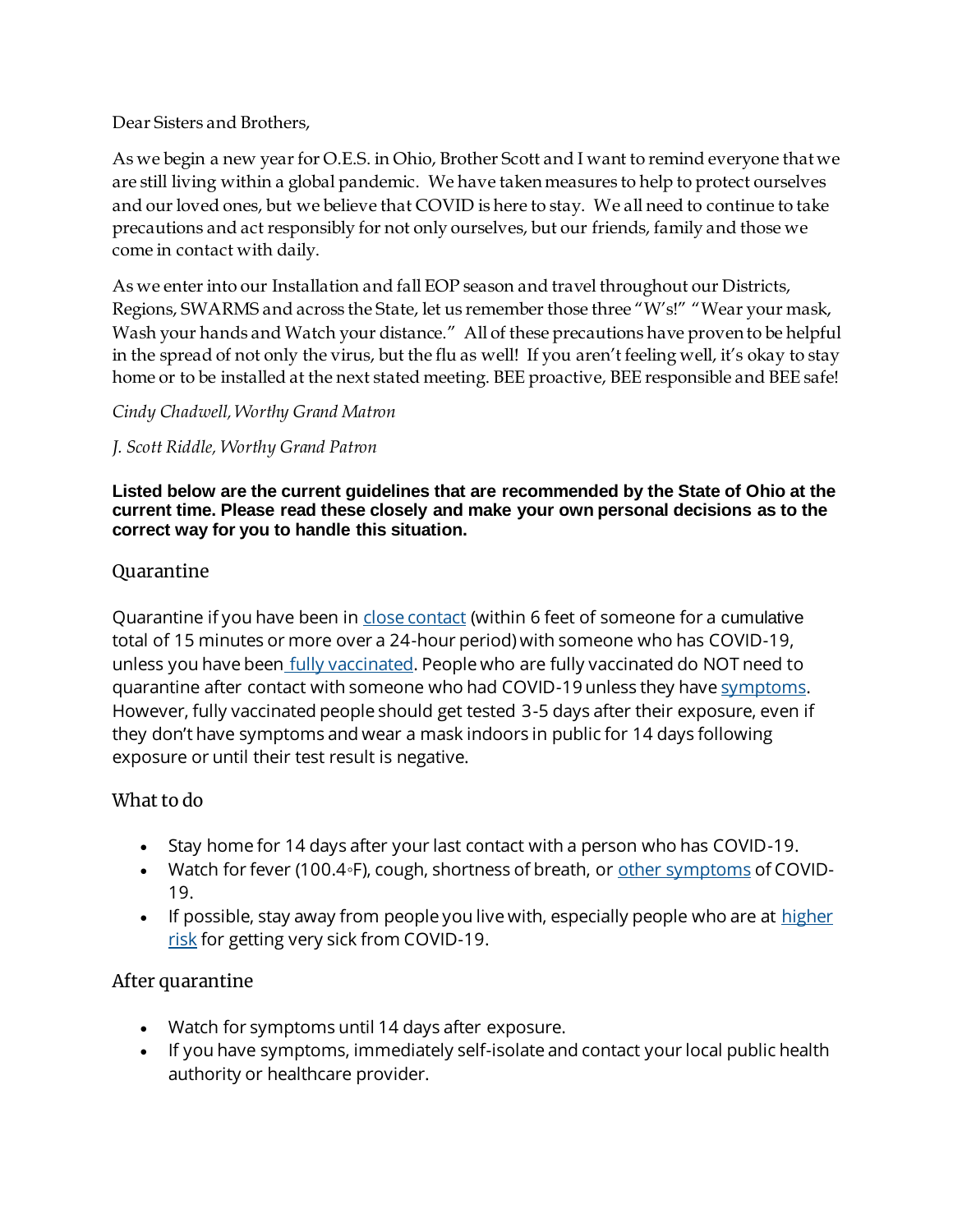### You may be able to shorten your quarantine

Your local public health authorities make the final decisions about how long quarantine should last, based on local conditions and needs. Follow the recommendations of your local public health department if you need to quarantine. Options they will consider include stopping quarantine

- After day 10 without testing
- After day 7 after receiving a negative test result (test must occur on day 5 or later)

# Isolation

**Isolation** is used to separate people infected with COVID-19 from those who are not infected.

People who are in isolation should stay home until it's safe for them to be around others. At home, anyone sick or infected should separate from others, stay in a specific "sick room" or area, and use a separate bathroom (if available).

# What to do

- Monitor your symptoms. If you have an emergency warning sign (including trouble breathing), seek emergency medical care immediately.
- Stay in a separate room from other household members, if possible.
- Use a separate bathroom, if possible.
- Avoid contact with other members of the household and pets.
- Don't share personal household items, like cups, towels, and utensils.
- Wear a mask when around other people if able.

# When You Can be Around Others After You Had or Likely Had COVID-19

Most people do not require testing to decide when they can be around others; however, if your healthcare provider recommends testing, they will let you know when you can resume being around others based on your test results.

# For Anyone Who Has Been Around a Person with COVID-19

Anyone who has had close contact with someone with COVID-19 should quarantine for 14 days **after their last exposure** to that person, except if they meet the following conditions:

Someone who has been fully vaccinated and shows no symptoms of COVID-19 does **not** need to quarantine. However, fully vaccinated close contacts should: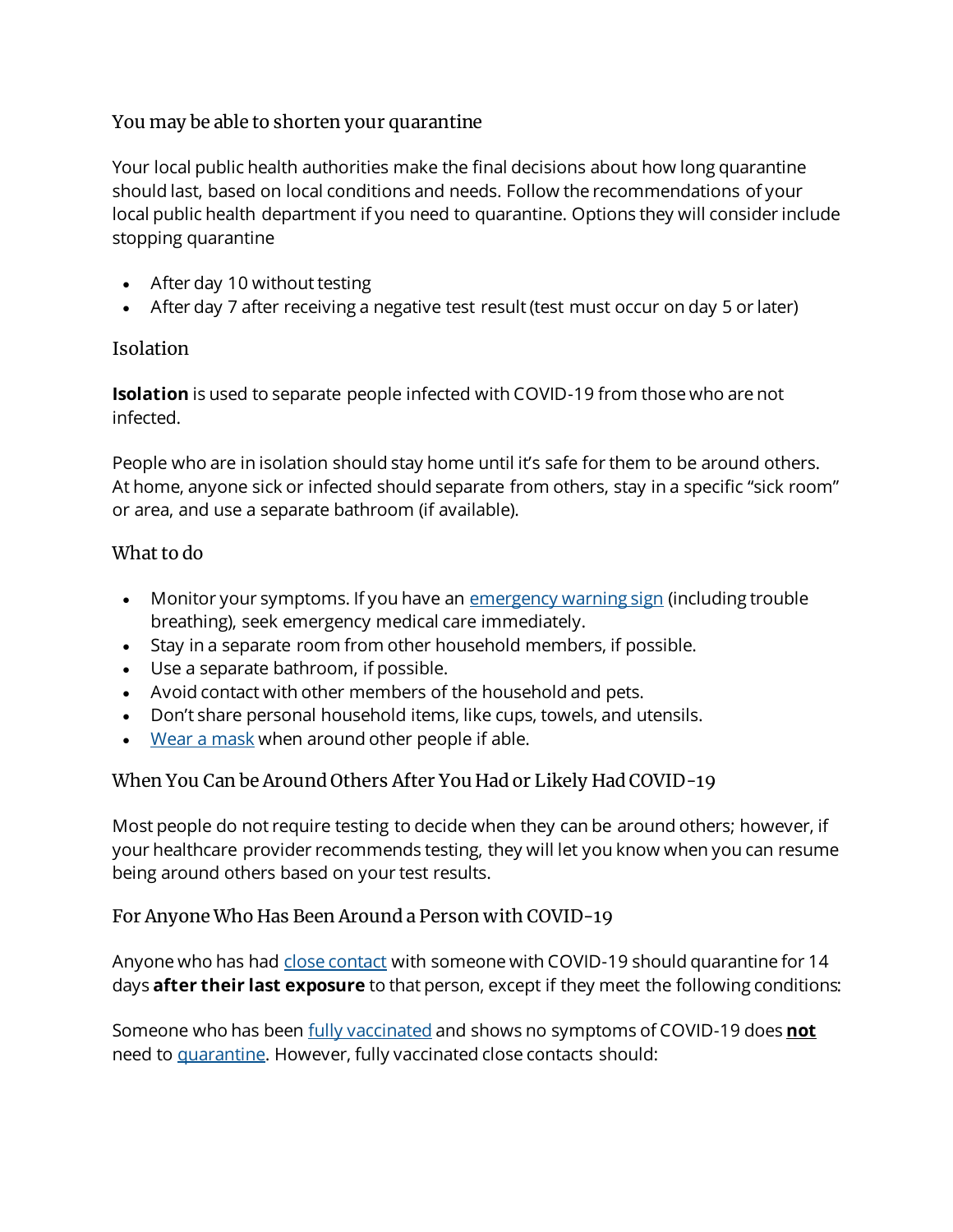- Wear a mask indoors in public for 14 days following exposure or until a negative test result.
- Get tested 3-5 days after close contact with someone with suspected or confirmed COVID-19.
- Get tested and isolate immediately if experiencing COVID-19 symptoms.

Someone who tested positive for COVID-19 with a viral test within the previous 90 days **and** has subsequently recovered **and** remains without COVID-19 symptoms does not need to quarantine. However, close contacts with prior COVID-19 infection in the previous 90 days should:

- Wear a mask indoors in public for 14 days after exposure.
- Monitor for COVID-19 symptoms and isolate immediately if symptoms develop.
- Consult with a healthcare professional for testing recommendations if new symptoms develop.

### I think or know I had COVID-19, and I had symptoms

You can be around others after:

- 10 days since symptoms first appeared **and**
- 24 hours with no fever without the use of fever-reducing medications **and**
- Other symptoms of COVID-19 are improving\*

*\*Loss of taste and smell may persist for weeks or months after recovery and need not delay the end of isolation*

Note that these recommendations **do not** apply to people with severe COVID-19 or with weakened immune systems (immunocompromised).

### I tested positive for COVID-19 but had no symptoms

If you continue to have no symptoms, you can be with others after 10 days have passed since you had a positive viral test for COVID-19.

If you develop symptoms after testing positive, follow the guidance above for "I think or know I had COVID-19, and I had symptoms."

#### I was severely ill with COVID-19 or have a weakened immune system (immunocompromised) caused by a health condition or medication.

People who are severely ill with COVID-19 might need to stay home longer than 10 days and up to 20 days after symptoms first appeared. People with weakened immune systems may require testing to determine when they can be around others. Talk to your